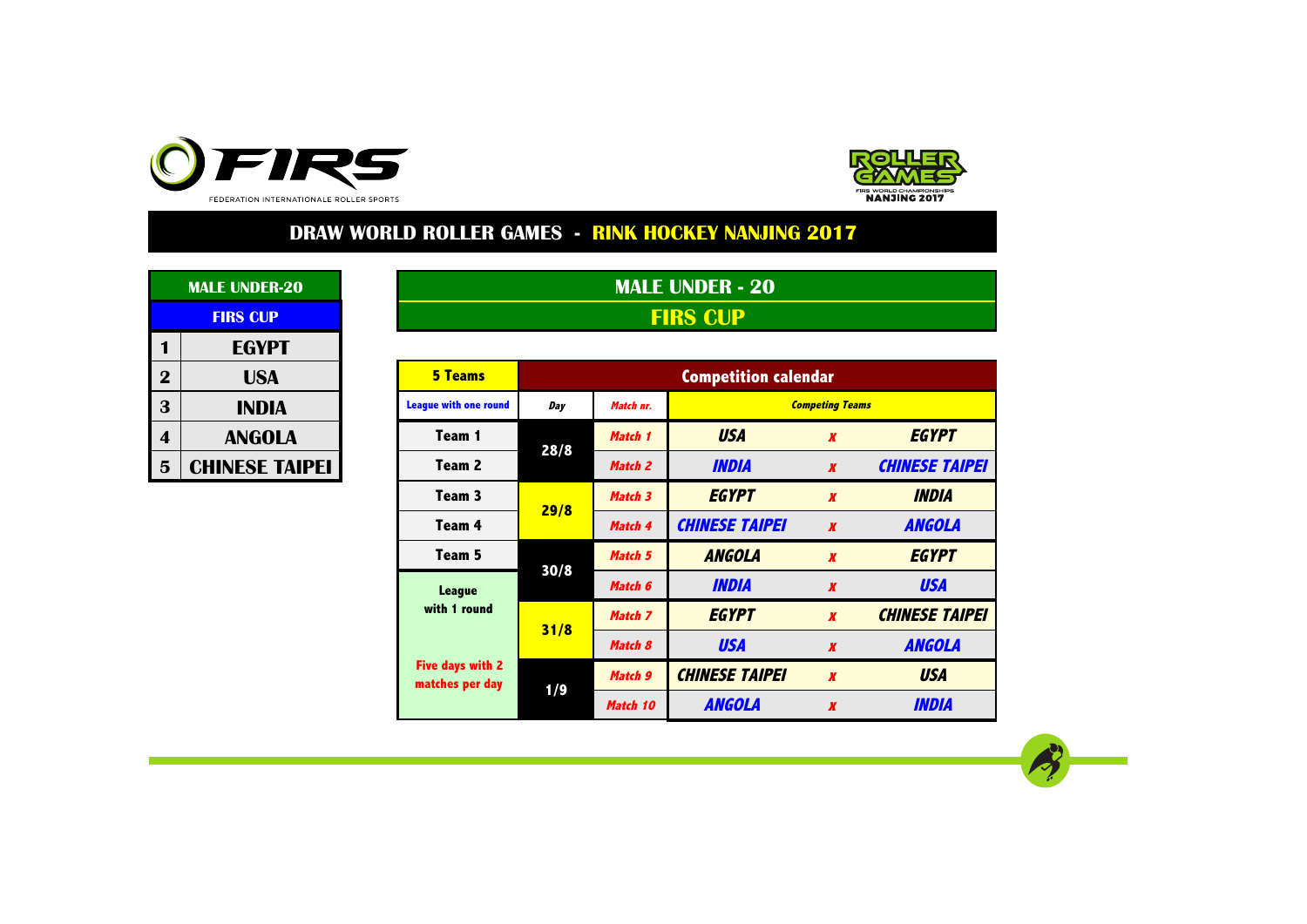



 $\rightarrow$ 

|                 | <b>MALE UNDER-20</b> |                 |                          |                                                               |      |                  |                     |                                           |                        |                  |                   | <b>MALE UNDER - 20 - WORLD CHAMPIONSHIP</b> |                       |                 |                       |                        |                       |               |  |    |               |
|-----------------|----------------------|-----------------|--------------------------|---------------------------------------------------------------|------|------------------|---------------------|-------------------------------------------|------------------------|------------------|-------------------|---------------------------------------------|-----------------------|-----------------|-----------------------|------------------------|-----------------------|---------------|--|----|---------------|
|                 | <b>WORLD CHAMP.</b>  |                 |                          |                                                               |      |                  |                     |                                           |                        |                  |                   |                                             |                       |                 |                       |                        |                       |               |  |    |               |
|                 | <b>PORTUGAL</b>      |                 |                          | 8 Teams - 2 Groups<br><b>Competition Calendar - 1st Phase</b> |      |                  |                     | <b>Competition Calendar - Final Phase</b> |                        |                  |                   |                                             |                       |                 |                       |                        |                       |               |  |    |               |
| $\mathbf 2$     | <b>COLOMBIA</b>      |                 |                          | В                                                             | Day  | Game<br>nr.      | <b>Group</b>        |                                           | <b>Competing Teams</b> |                  |                   | <b>Competition type</b>                     | Day                   | Game<br>nr.     |                       | <b>Competing Teams</b> |                       |               |  |    |               |
| $\mathbf{3}$    | <b>CHILE</b>         |                 | Team 1                   | Team 5                                                        |      |                  | В                   | <b>FRANCE</b>                             | x                      | <b>SPAIN</b>     |                   |                                             |                       | 13              | 1st Group B           |                        | 4th Group A           |               |  |    |               |
| 4               | <b>ENGLAND</b>       |                 | Team 2                   | Team 6<br>Team 7                                              |      | $\overline{z}$   | $\overline{A}$      | <b>COLOMBIA</b>                           | $\boldsymbol{x}$       | <b>PORTUGAL</b>  |                   | <b>Quaters Finals</b>                       |                       | 14              | 2nd Group B           | $\boldsymbol{x}$       | 3rd Group A           |               |  |    |               |
| $5\phantom{.}$  | <b>SPAIN</b>         |                 | Team <sub>3</sub>        |                                                               | 27/8 | 3                | В                   | <b>ARGENTINA</b>                          | $\boldsymbol{x}$       | <b>ITALY</b>     |                   | <b>1/4 Finals</b>                           | 30/8                  | 15              | 3rd Group B           | x                      | 2nd Group A           |               |  |    |               |
| $6\phantom{1}6$ | <b>FRANCE</b>        |                 | <b>Team 4</b>            | Team 8                                                        |      | 4                | A                   | <b>CHILE</b>                              | $\boldsymbol{x}$       | <b>ENGLAND</b>   |                   |                                             |                       | 16              | <b>4th Group B</b>    |                        | <b>1st Group A</b>    |               |  |    |               |
| 7               | <b>ARGENTINA</b>     |                 | 1st phase in each        |                                                               |      | 5                | В                   | <b>SPAIN</b>                              | x                      | <b>ARGENTINA</b> |                   |                                             |                       | -17             | Loser game 13         |                        | Loser game 15         |               |  |    |               |
| 8               | <b>ITALY</b>         |                 |                          |                                                               |      |                  | group a league with |                                           |                        |                  |                   | 6                                           | $\overline{A}$        | <b>PORTUGAL</b> | $\boldsymbol{x}$      | <b>CHILE</b>           |                       | <b>Second</b> |  | 18 | Loser game 14 |
|                 |                      |                 | 1 round                  |                                                               | 28/8 |                  | В                   | <b>ITALY</b>                              | X                      | <b>FRANCE</b>    |                   | <b>Eliminatory</b><br><b>Semi-finals</b>    | 31/8                  | 19              | Winner game 13        |                        | Winner game 1:        |               |  |    |               |
|                 |                      |                 |                          |                                                               |      | 8                | $\overline{A}$      | <b>ENGLAND</b>                            | $\boldsymbol{x}$       | <b>COLOMBIA</b>  |                   |                                             |                       | 20              | <b>Winner</b> game 14 |                        | Winner game 1         |               |  |    |               |
|                 |                      |                 | <b>Three days with 4</b> |                                                               |      | 9                | В                   | <b>SPAIN</b>                              | x                      | <b>ITALY</b>     |                   | 7/8 places                                  |                       | 21              | Loser game 17         |                        | Loser game 18         |               |  |    |               |
|                 |                      | matches per day |                          | 29/8                                                          | 10   | $\overline{A}$   | <b>PORTUGAL</b>     | $\boldsymbol{x}$                          | <b>ENGLAND</b>         |                  | 5/6 places<br>1/9 | 22                                          | <b>Winner game 17</b> |                 | <b>Winner game 18</b> |                        |                       |               |  |    |               |
|                 |                      |                 |                          | 11                                                            | В    | <b>ARGENTINA</b> | X                   | <b>FRANCE</b>                             |                        | 3/4 places       |                   | 23                                          | Loser game 19         |                 | Loser game 20         |                        |                       |               |  |    |               |
|                 |                      |                 |                          |                                                               |      | 12               | $\boldsymbol{A}$    | <b>COLOMBIA</b>                           |                        | <b>CHILE</b>     |                   | <b>FINAL MATCH</b>                          |                       | 24              | <b>Winner game 19</b> |                        | <b>Winner game 20</b> |               |  |    |               |

|            |       | <b>Competition Calendar - 1st Phase</b> |                         |     |             | <b>Competition Calendar - Final Phase</b> |                        |  |
|------------|-------|-----------------------------------------|-------------------------|-----|-------------|-------------------------------------------|------------------------|--|
| ame<br>nr. | Group | <b>Competing Teams</b>                  | <b>Competition type</b> | Dav | Game<br>nr. |                                           | <b>Competing Teams</b> |  |
|            |       | <i><b>FRANCE</b></i><br><b>SPAIN</b>    |                         |     |             | 1st Group B                               |                        |  |

| nr.                     | Group            |                  | <b>Competing Teams</b> |                  | <b>Competition type</b>                  | Day  | nr. | <b>Competing Teams</b> |                  |                       |  |  |  |  |
|-------------------------|------------------|------------------|------------------------|------------------|------------------------------------------|------|-----|------------------------|------------------|-----------------------|--|--|--|--|
| 1                       | B                | <b>FRANCE</b>    | x                      | <b>SPAIN</b>     |                                          |      | 13  | 1st Group B            | $\boldsymbol{x}$ | 4th Group A           |  |  |  |  |
| $\overline{2}$          | A                | <b>COLOMBIA</b>  | $\boldsymbol{x}$       | <b>PORTUGAL</b>  | <b>Quaters Finals</b>                    |      | 14  | 2nd Group B            | $\boldsymbol{x}$ | <b>3rd Group A</b>    |  |  |  |  |
| 3                       | B                | <b>ARGENTINA</b> | $\boldsymbol{x}$       | <b>ITALY</b>     | <b>1/4 Finals</b>                        | 30/8 | 15  | 3rd Group B            | $\boldsymbol{x}$ | 2nd Group A           |  |  |  |  |
| $\boldsymbol{4}$        | A                | <b>CHILE</b>     | $\boldsymbol{x}$       | <b>ENGLAND</b>   |                                          |      | 16  | <b>4th Group B</b>     | $\boldsymbol{x}$ | <b>1st Group A</b>    |  |  |  |  |
| 5                       | B                | <b>SPAIN</b>     | $\boldsymbol{x}$       | <b>ARGENTINA</b> |                                          |      | 17  | Loser game 13          | x                | Loser game 15         |  |  |  |  |
| 6                       | A                | <b>PORTUGAL</b>  | $\boldsymbol{x}$       | <b>CHILE</b>     | <b>Second</b>                            |      | 18  | Loser game 14          | $\boldsymbol{x}$ | Loser game 16         |  |  |  |  |
| $\overline{\mathbf{z}}$ | B                | <b>ITALY</b>     | $\boldsymbol{x}$       | <b>FRANCE</b>    | <b>Eliminatory</b><br><b>Semi-finals</b> | 31/8 | 19  | Winner game 13         | $\boldsymbol{x}$ | Winner game 15        |  |  |  |  |
| $\boldsymbol{s}$        | A                | <b>ENGLAND</b>   | $\boldsymbol{x}$       | <b>COLOMBIA</b>  |                                          |      | 20  | <b>Winner game 14</b>  | $\boldsymbol{x}$ | <b>Winner</b> game 16 |  |  |  |  |
| $\boldsymbol{g}$        | B                | <b>SPAIN</b>     | $\boldsymbol{x}$       | <b>ITALY</b>     | 7/8 places                               |      | 21  | Loser game 17          | x                | Loser game 18         |  |  |  |  |
| 10                      | $\boldsymbol{A}$ | <b>PORTUGAL</b>  | $\boldsymbol{x}$       | <b>ENGLAND</b>   | 5/6 places                               | 1/9  | 22  | <b>Winner game 17</b>  | $\boldsymbol{x}$ | <b>Winner</b> game 18 |  |  |  |  |
| 11                      | B                | <b>ARGENTINA</b> | $\boldsymbol{x}$       | <b>FRANCE</b>    | 3/4 places                               |      | 23  | Loser game 19          | x                | Loser game 20         |  |  |  |  |
| 12 <sup>2</sup>         | A                | <b>COLOMBIA</b>  | $\boldsymbol{x}$       | <b>CHILE</b>     | <b>FINAL MATCH</b>                       |      | 24  | <b>Winner game 19</b>  | $\boldsymbol{x}$ | <b>Winner game 20</b> |  |  |  |  |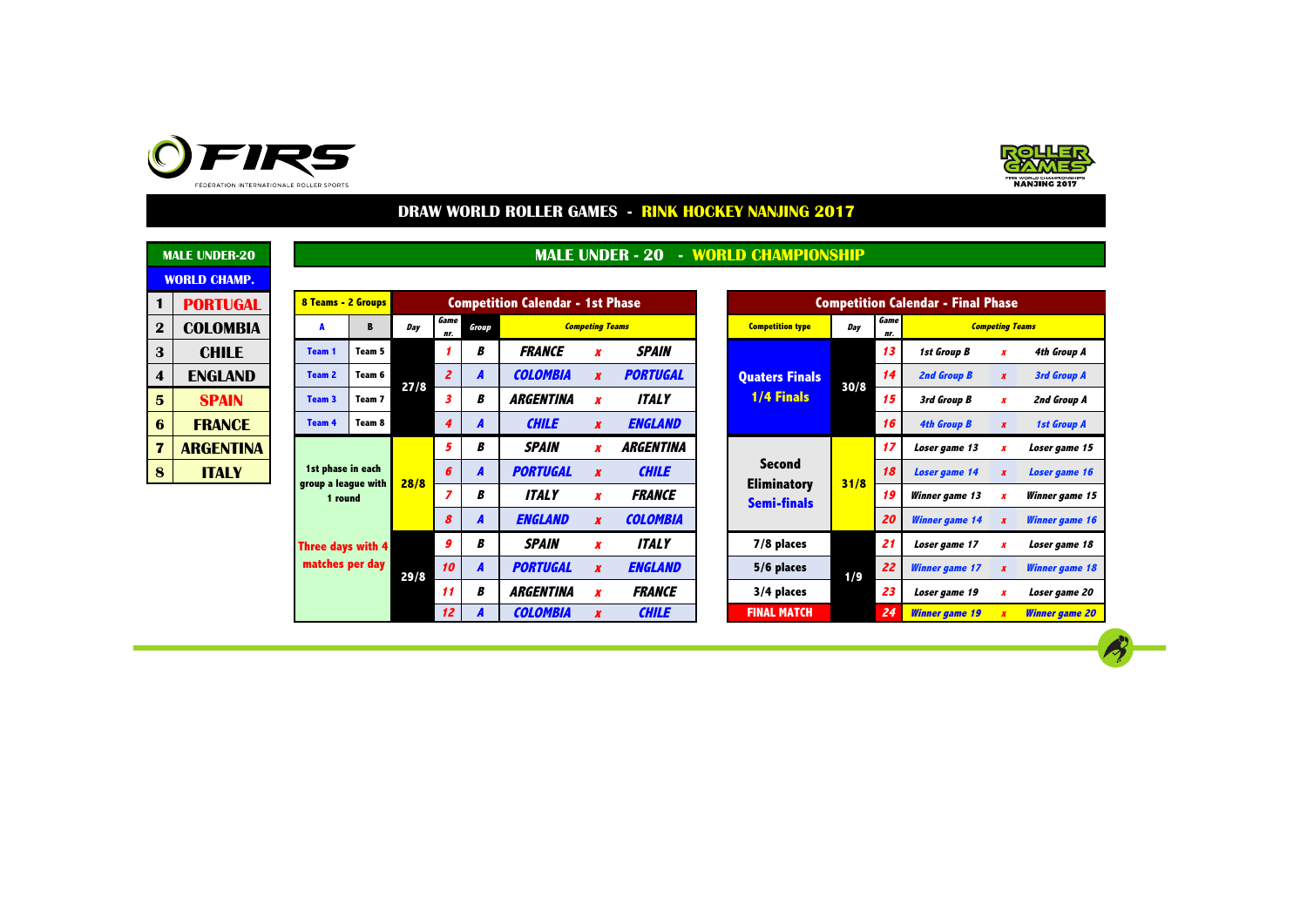



| <b>FEMALE SENIOR</b> |          |  |  |  |  |  |  |  |  |  |
|----------------------|----------|--|--|--|--|--|--|--|--|--|
| <b>FIRS CUP</b>      |          |  |  |  |  |  |  |  |  |  |
| 1                    | EGYPT    |  |  |  |  |  |  |  |  |  |
| $\mathbf 2$          | JAPAN    |  |  |  |  |  |  |  |  |  |
| 3                    | INDIA    |  |  |  |  |  |  |  |  |  |
|                      | FNGI AND |  |  |  |  |  |  |  |  |  |

| <b>FEMALE SENIOR</b> | <b>FEMALE SENIOR</b> |
|----------------------|----------------------|
| <b>FIRS CUP</b>      | <b>FIRS CUP</b>      |
| $- - - - - - -$      |                      |

| $\overline{\mathbf{2}}$ | <b>JAPAN</b>   | <b>4 TEAMS</b>                    |      |                |
|-------------------------|----------------|-----------------------------------|------|----------------|
| 3                       | <b>INDIA</b>   | <b>LEAGUE WITH 2 ROUNDS</b>       | Day  | <b>Game Nr</b> |
| 4                       | <b>ENGLAND</b> | Team 1                            |      | Match 1        |
|                         |                | Team 2                            | 27/8 | Match 2        |
|                         |                | Team 3                            |      | Match 3        |
|                         |                | Team 4                            | 28/8 | Match 4        |
|                         |                |                                   |      | Match 5        |
|                         |                | <b>LEAGUE WITH 2 ROUNDS</b>       | 29/8 | Match 6        |
|                         |                |                                   |      | Match 7        |
|                         |                |                                   | 30/8 | Match 8        |
|                         |                | $3 x 2 = six days with 2 matches$ |      | Match 9        |
|                         |                | per day                           | 31/8 | Match 10       |
|                         |                |                                   |      | Match 11       |
|                         |                |                                   | 1/9  | Match 12       |

| $\overline{\mathbf{2}}$ | <b>JAPAN</b>   | <b>4 TEAMS</b>                              |  |      |                | <b>Competition Calendar</b> |                        |                     |
|-------------------------|----------------|---------------------------------------------|--|------|----------------|-----------------------------|------------------------|---------------------|
| 3                       | <b>INDIA</b>   | <b>LEAGUE WITH 2 ROUNDS</b>                 |  | Day  | <b>Game Nr</b> |                             | <b>Competing Teams</b> |                     |
| $\overline{\mathbf{4}}$ | <b>ENGLAND</b> | Team 1                                      |  | 27/8 | Match 1        | <b>JAPAN</b>                | X                      | EGYPT               |
|                         |                | Team 2                                      |  |      | Match 2        | <b>INDIA</b>                | $\boldsymbol{x}$       | <b>ENGLAND</b>      |
|                         |                | Team 3                                      |  | 28/8 | Match 3        | <b>EGYPT</b>                | $\pmb{X}$              | <i><b>INDIA</b></i> |
|                         |                | Team 4                                      |  |      | Match 4        | <b>ENGLAND</b>              | $\boldsymbol{x}$       | <b>JAPAN</b>        |
|                         |                |                                             |  | 29/8 | Match 5        | <b>EGYPT</b>                | $\boldsymbol{x}$       | ENGLAND             |
|                         |                | <b>LEAGUE WITH 2 ROUNDS</b>                 |  |      | Match 6        | <b>JAPAN</b>                | $\boldsymbol{x}$       | <b>INDIA</b>        |
|                         |                |                                             |  |      | Match 7        | <b>EGYPT</b>                | $\pmb{X}$              | <b>JAPAN</b>        |
|                         |                |                                             |  | 30/8 | Match 8        | <b>ENGLAND</b>              | $\boldsymbol{x}$       | <b>INDIA</b>        |
|                         |                | $3x 2 = six days with 2 matches$<br>per day |  | 31/8 | Match 9        | <b>INDIA</b>                | $\boldsymbol{x}$       | <b>EGYPT</b>        |
|                         |                |                                             |  |      | Match 10       | <b>JAPAN</b>                | $\boldsymbol{x}$       | <b>ENGLAND</b>      |
|                         |                |                                             |  |      | Match 11       | <b>ENGLAND</b>              | X                      | <b>EGYPT</b>        |
|                         |                |                                             |  | 1/9  | Match 12       | <b>INDIA</b>                | $\pmb{X}$              | <b>JAPAN</b>        |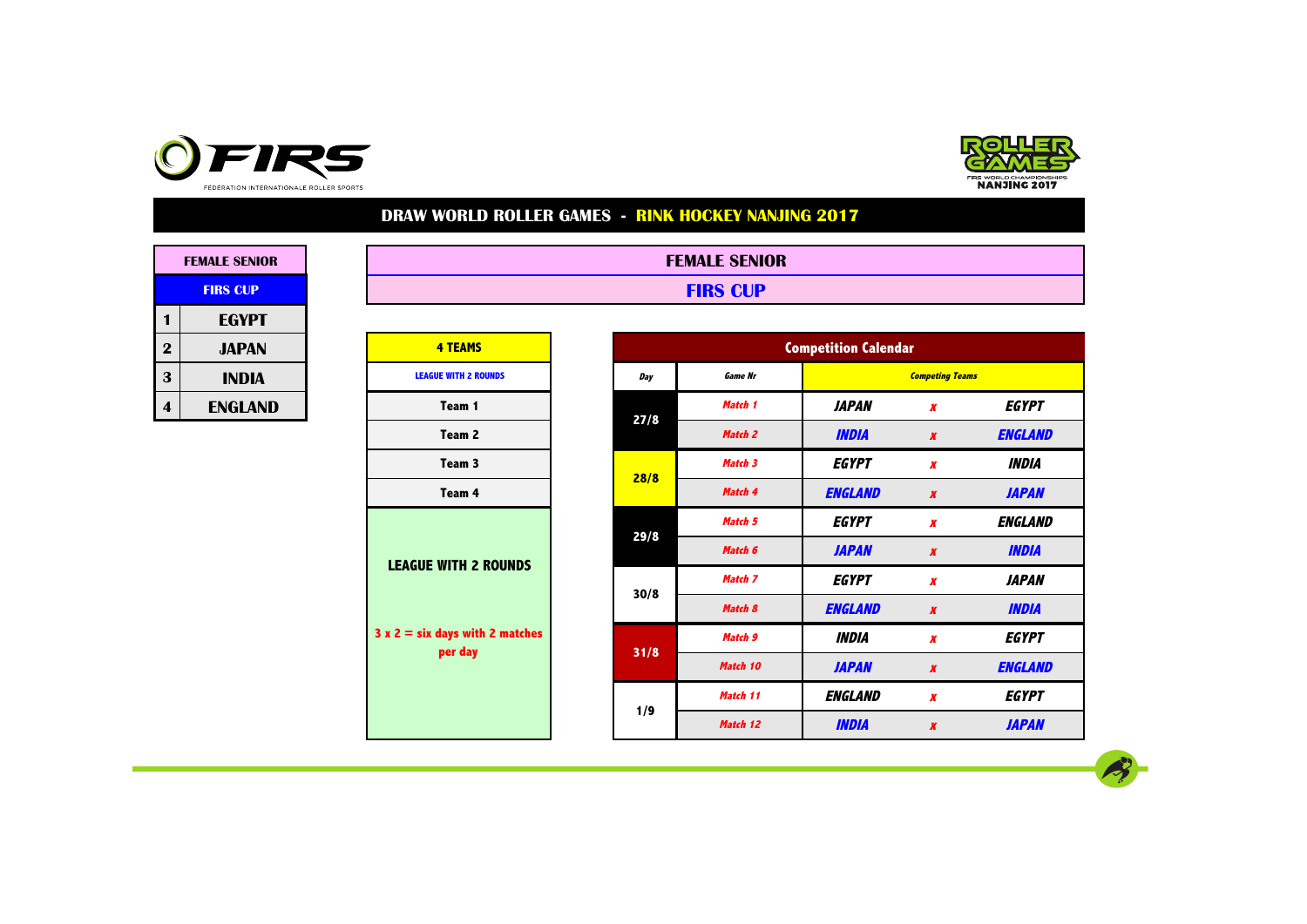



|                         | <b>FEMALE SENIOR</b> |  |  |  |  |  |  |  |  |  |  |
|-------------------------|----------------------|--|--|--|--|--|--|--|--|--|--|
| <b>WORLD CHAMP.</b>     |                      |  |  |  |  |  |  |  |  |  |  |
| 1                       | <b>SPAIN</b>         |  |  |  |  |  |  |  |  |  |  |
| $\mathbf 2$             | GFRMANY              |  |  |  |  |  |  |  |  |  |  |
| 3                       | USA                  |  |  |  |  |  |  |  |  |  |  |
| $\overline{\mathbf{4}}$ | <b>FRANCF</b>        |  |  |  |  |  |  |  |  |  |  |
| 5                       | PORTUGAL             |  |  |  |  |  |  |  |  |  |  |
| 6                       | <b>CHILE</b>         |  |  |  |  |  |  |  |  |  |  |
| 7                       | <b>ARGENTINA</b>     |  |  |  |  |  |  |  |  |  |  |
| g                       | ITAI Y               |  |  |  |  |  |  |  |  |  |  |

| <b>FEMALE SENIOR</b> |  | <b>FEMALE SENIOR</b> |  |  |
|----------------------|--|----------------------|--|--|
|----------------------|--|----------------------|--|--|

| 1.             | <b>SPAIN</b>     |                 | 8 Teams - 2 Groups |        |      | <b>Competition Calendar - 1st Phase</b> |                  |                             |                        |                |                    | <b>Competition Calendar - Final Phase</b> |                       |                       |                       |                        |                    |        |               |    |               |
|----------------|------------------|-----------------|--------------------|--------|------|-----------------------------------------|------------------|-----------------------------|------------------------|----------------|--------------------|-------------------------------------------|-----------------------|-----------------------|-----------------------|------------------------|--------------------|--------|---------------|----|---------------|
| $\overline{2}$ | <b>GERMANY</b>   |                 |                    | В      | Day  | Game<br>nr.                             | Group            |                             | <b>Competing Teams</b> |                |                    | <b>Competition type</b>                   | Day                   | Game<br>nr.           |                       | <b>Competing Teams</b> |                    |        |               |    |               |
| 3              | <b>USA</b>       |                 | Team 1             | Team 5 |      | В                                       | CHILE            |                             | <b>PORTUGAL</b>        |                |                    |                                           | 13                    | 1st Group B           |                       | 4th Group A            |                    |        |               |    |               |
| 4              | <b>FRANCE</b>    |                 | Team 2             | Team 6 | 27/8 | $\overline{z}$                          | A                | <b>GERMANY</b>              | $\boldsymbol{x}$       | <b>SPAIN</b>   |                    | <b>Quater Finals</b>                      | 30/8                  | 14                    | 2nd Group B           |                        | 3rd Group A        |        |               |    |               |
| 5              | <b>PORTUGAL</b>  |                 | Team <sub>3</sub>  | Team 7 |      | 3                                       | В                | <b>ARGENTINA</b>            |                        | <b>ITALY</b>   |                    | <b>1/4 Finals</b>                         |                       | 15                    | 3rd Group B           |                        | 2nd Group A        |        |               |    |               |
| 6              | <b>CHILE</b>     |                 | <b>Team 4</b>      | Team 8 |      | 4                                       | A                | <b>USA</b>                  | $\boldsymbol{x}$       | <b>FRANCE</b>  |                    |                                           |                       | 16                    | <b>4th Group B</b>    |                        | <b>1st Group A</b> |        |               |    |               |
|                | <b>ARGENTINA</b> |                 | 1st phase in each  |        |      |                                         |                  |                             |                        | 5              | В                  | <b>PORTUGAL</b>                           |                       | <b>ARGENTINA</b>      |                       |                        |                    | -17    | Loser game 13 |    | Loser game 15 |
| 8              | <b>ITALY</b>     |                 |                    |        |      |                                         |                  | 28/8<br>group a league with |                        |                |                    | $6\overline{6}$                           | A                     | <b>SPAIN</b>          | $\boldsymbol{x}$      | <b>USA</b>             |                    | Second | 31/8          | 18 | Loser game 14 |
|                |                  |                 | one round          |        |      |                                         | В                | <b>ITALY</b>                | x                      | <b>CHILE</b>   |                    | <b>Eliminatory</b><br><b>Semi-finals</b>  |                       | 19                    | Winner game 13        |                        | Winner game 1:     |        |               |    |               |
|                |                  |                 |                    |        |      | 8                                       | A                | <b>FRANCE</b>               | X                      | <b>GERMANY</b> |                    |                                           |                       | 20                    | <b>Winner game 14</b> |                        | Winner game 1      |        |               |    |               |
|                |                  |                 | Three days with 4  |        |      | 9                                       | В                | <b>PORTUGAL</b>             |                        | <b>ITALY</b>   |                    | 7/8 places                                |                       | 21                    | Loser game 17         |                        | Loser game 18      |        |               |    |               |
|                |                  | matches per day |                    | 29/8   | 10   | A                                       | <b>SPAIN</b>     | $\boldsymbol{x}$            | <b>FRANCE</b>          |                | 5/6 places<br>1/9  | 22                                        | <b>Winner</b> game 17 |                       | <b>Winner game 18</b> |                        |                    |        |               |    |               |
|                |                  |                 |                    |        | -11  | В                                       | <b>ARGENTINA</b> | x                           | <b>CHILE</b>           |                | 3/4 places         |                                           | 23                    | Loser game 19         |                       | Loser game 20          |                    |        |               |    |               |
|                |                  |                 |                    |        | 12   | A                                       | <b>GERMANY</b>   |                             | <b>USA</b>             |                | <b>FINAL MATCH</b> |                                           | 24                    | <b>Winner</b> game 19 |                       | <b>Winner game 20</b>  |                    |        |               |    |               |

|                  |       | <b>Competition Calendar - 1st Phase</b> |                        |                  | <b>Competition Calendar - Final Phase</b> |      |             |                       |                        |                       |  |  |  |
|------------------|-------|-----------------------------------------|------------------------|------------------|-------------------------------------------|------|-------------|-----------------------|------------------------|-----------------------|--|--|--|
| iame<br>nr.      | Group |                                         | <b>Competing Teams</b> |                  | <b>Competition type</b>                   | Day  | Game<br>nr. |                       | <b>Competing Teams</b> |                       |  |  |  |
| 1                | B     | <b>CHILE</b>                            | x                      | <b>PORTUGAL</b>  |                                           |      | 13          | 1st Group B           | x                      | 4th Group A           |  |  |  |
| $\overline{z}$   | A     | <b>GERMANY</b>                          | $\boldsymbol{x}$       | <b>SPAIN</b>     | <b>Quater Finals</b>                      | 30/8 | 14          | 2nd Group B           | $\boldsymbol{x}$       | 3rd Group A           |  |  |  |
| 3                | B     | <b>ARGENTINA</b>                        | $\boldsymbol{X}$       | <b>ITALY</b>     | 1/4 Finals                                |      | 15          | 3rd Group B           | x                      | 2nd Group A           |  |  |  |
| 4                | A     | <b>USA</b>                              | $\boldsymbol{x}$       | <b>FRANCE</b>    |                                           |      | 16          | <b>4th Group B</b>    | $\boldsymbol{x}$       | <b>1st Group A</b>    |  |  |  |
| 5                | B     | <b>PORTUGAL</b>                         | $\boldsymbol{x}$       | <b>ARGENTINA</b> |                                           |      | 17          | Loser game 13         | x                      | Loser game 15         |  |  |  |
| 6                | A     | <b>SPAIN</b>                            | $\boldsymbol{X}$       | <b>USA</b>       | <b>Second</b>                             |      | 18          | Loser game 14         | $\boldsymbol{x}$       | Loser game 16         |  |  |  |
| $\overline{z}$   | В     | <b>ITALY</b>                            | $\boldsymbol{x}$       | <b>CHILE</b>     | <b>Eliminatory</b><br><b>Semi-finals</b>  | 31/8 | 19          | Winner game 13        | x                      | Winner game 15        |  |  |  |
| $\boldsymbol{s}$ | A     | <b>FRANCE</b>                           | $\boldsymbol{x}$       | <b>GERMANY</b>   |                                           |      | 20          | <b>Winner</b> game 14 | $\boldsymbol{x}$       | <b>Winner</b> game 16 |  |  |  |
| $\boldsymbol{g}$ | B     | <b>PORTUGAL</b>                         | $\boldsymbol{X}$       | <b>ITALY</b>     | 7/8 places                                |      | 21          | Loser game 17         | x                      | Loser game 18         |  |  |  |
| 10               | A     | <b>SPAIN</b>                            | $\boldsymbol{x}$       | <b>FRANCE</b>    | 5/6 places                                | 1/9  | 22          | <b>Winner game 17</b> | $\boldsymbol{x}$       | <b>Winner</b> game 18 |  |  |  |
| 11               | B     | <b>ARGENTINA</b>                        | $\boldsymbol{X}$       | <b>CHILE</b>     | 3/4 places                                |      | 23          | Loser game 19         | x                      | Loser game 20         |  |  |  |
| 12 <sup>2</sup>  | A     | <b>GERMANY</b>                          | $\boldsymbol{X}$       | <b>USA</b>       | <b>FINAL MATCH</b>                        |      | 24          | <b>Winner game 19</b> | $\boldsymbol{x}$       | <b>Winner game 20</b> |  |  |  |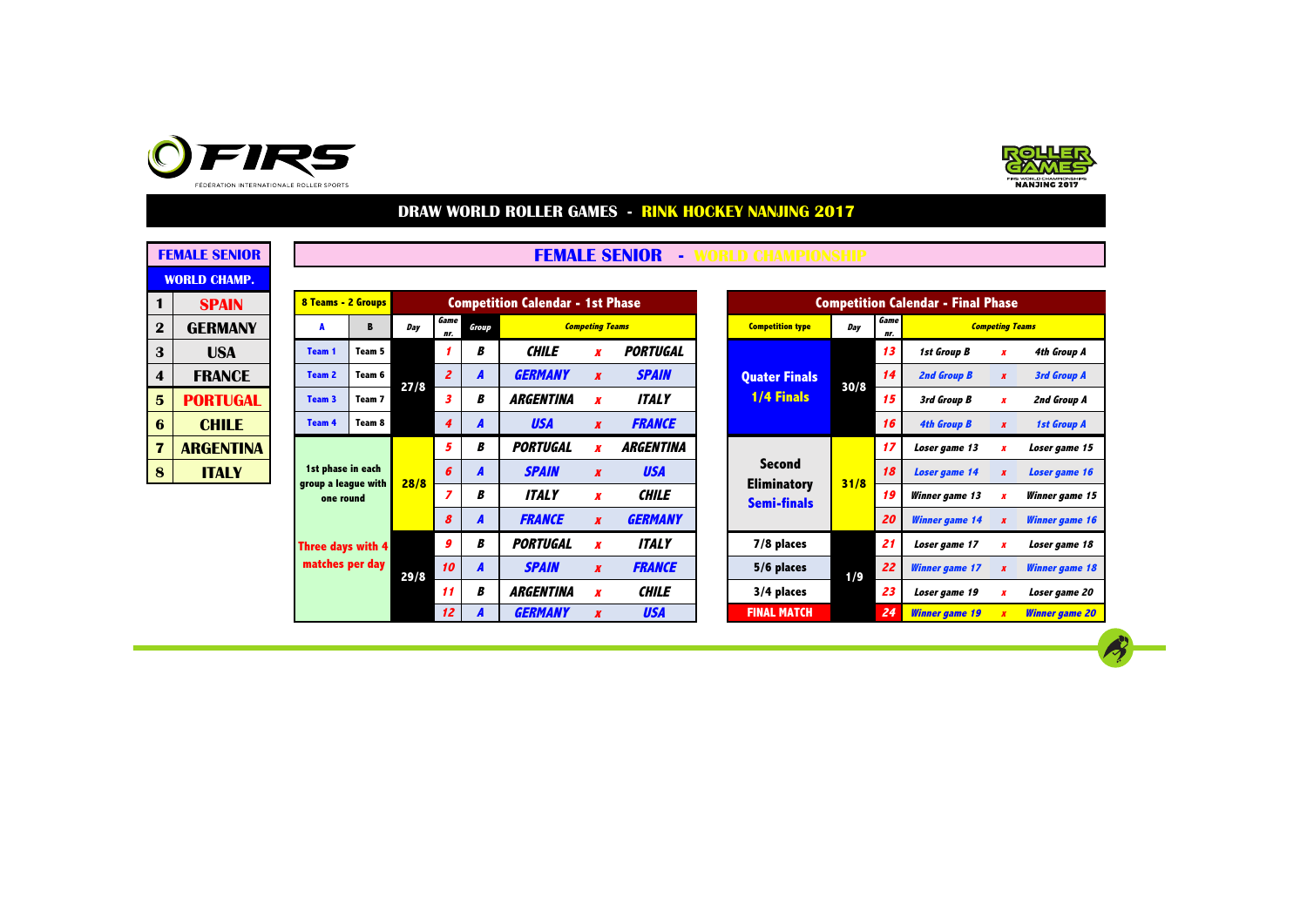



**CONFEDERATIONS CUP MALE SENIOR** 

|                         | <b>MALE SENIOR</b>        |  |  |  |  |  |  |  |  |  |  |  |
|-------------------------|---------------------------|--|--|--|--|--|--|--|--|--|--|--|
|                         | <b>CONFEDERATIONS CUP</b> |  |  |  |  |  |  |  |  |  |  |  |
| 1                       | NFW 7FAI AND              |  |  |  |  |  |  |  |  |  |  |  |
| $\mathbf 2$             | <b>CHINESE TAIPEI</b>     |  |  |  |  |  |  |  |  |  |  |  |
| 3                       | INDIA                     |  |  |  |  |  |  |  |  |  |  |  |
| $\overline{\mathbf{4}}$ | ISRAEL                    |  |  |  |  |  |  |  |  |  |  |  |
| 5                       | <b>FGYPT</b>              |  |  |  |  |  |  |  |  |  |  |  |
| 6                       | <b>AUSTRALIA</b>          |  |  |  |  |  |  |  |  |  |  |  |
|                         | <b>JAPAN</b>              |  |  |  |  |  |  |  |  |  |  |  |

|                | NEW ZEALAND           |  |                                             |              |                |                |                  |                                                                                                                                                                                                                                                                                                                                                                                                                                                                                                                           |                  |                    |                            |                                        |          |                  |                  |  |  |  |
|----------------|-----------------------|--|---------------------------------------------|--------------|----------------|----------------|------------------|---------------------------------------------------------------------------------------------------------------------------------------------------------------------------------------------------------------------------------------------------------------------------------------------------------------------------------------------------------------------------------------------------------------------------------------------------------------------------------------------------------------------------|------------------|--------------------|----------------------------|----------------------------------------|----------|------------------|------------------|--|--|--|
| $\bf{2}$       | <b>CHINESE TAIPEI</b> |  | 7 Teams - 2 Groups                          |              |                |                |                  |                                                                                                                                                                                                                                                                                                                                                                                                                                                                                                                           |                  |                    |                            | <b>Competition calendar - Final Ph</b> |          |                  |                  |  |  |  |
| 3              | <b>INDIA</b>          |  | A                                           | B            | Day            | Game nr.       | Group            |                                                                                                                                                                                                                                                                                                                                                                                                                                                                                                                           |                  |                    | <b>Type of Competition</b> | Dia                                    | Game nr. |                  | <b>Teams</b> co. |  |  |  |
| 4              | <b>ISRAEL</b>         |  | <b>Team 1</b>                               | Team 5       |                |                | А                | <b>CHINESE TAIPEI</b>                                                                                                                                                                                                                                                                                                                                                                                                                                                                                                     |                  | <b>NEW ZEALAND</b> | <b>LEAGUE</b>              |                                        | 10       | 4th of Group "A" |                  |  |  |  |
| 5              | <b>EGYPT</b>          |  | Team 2                                      | Team 6 03/09 |                | $\overline{z}$ | B                | <b>EGYPT</b>                                                                                                                                                                                                                                                                                                                                                                                                                                                                                                              | $\boldsymbol{x}$ | <b>AUSTRALIA</b>   |                            |                                        | 11       | 2nd of Group "A" |                  |  |  |  |
| 6              | <b>AUSTRALIA</b>      |  | Team 3                                      | Team 7       |                | 3              | A                | INDIA                                                                                                                                                                                                                                                                                                                                                                                                                                                                                                                     | x                | <b>ISRAEL</b>      | and 4th of Group "B"       |                                        | 12       | 1st of Group "A" |                  |  |  |  |
| $\overline{7}$ | <b>JAPAN</b>          |  | Team 4                                      |              |                | 4              | A                | <b>Competition Calendar - 1st Phase</b><br><b>Competing Teams</b><br>The teams classified $3rd$ 07/09<br>of Group "A" and the 3rd<br>define the 5th, 6th and<br>7th places<br><b>NEW ZEALAND</b><br>INDIA<br>x<br><b>JAPAN</b><br>08/09<br><b>EGYPT</b><br>x<br>The teams classified 1st<br><b>ISRAEL</b><br><b>CHINESE TAIPEI</b><br>and 2nd of both Groups<br>define the 1st, 2nd, 3rd<br><b>NEW ZEALAND</b><br><i><b>ISRAEL</b></i><br>and 4th places<br><b>AUSTRALIA</b><br><b>JAPAN</b><br>09/09<br>$\boldsymbol{x}$ | 13               | 3rd of Group "B"   |                            |                                        |          |                  |                  |  |  |  |
|                |                       |  | In each Group a<br>league with 1 round      |              | $\sqrt{04/09}$ | 5 <sup>5</sup> | B                |                                                                                                                                                                                                                                                                                                                                                                                                                                                                                                                           |                  |                    |                            |                                        | 14       | 1st of Group "A" |                  |  |  |  |
|                |                       |  |                                             |              |                | 6              | A                |                                                                                                                                                                                                                                                                                                                                                                                                                                                                                                                           |                  |                    |                            |                                        | 15       | 1st of Group "B" |                  |  |  |  |
|                |                       |  | Three days with 3<br>matches per day        |              |                | $\overline{z}$ | A                |                                                                                                                                                                                                                                                                                                                                                                                                                                                                                                                           |                  |                    |                            |                                        | 16       | 3rd of Group "A" |                  |  |  |  |
|                |                       |  | <sup>(1</sup> match in Group "A", and 05/09 |              |                | 8              | $\boldsymbol{B}$ |                                                                                                                                                                                                                                                                                                                                                                                                                                                                                                                           |                  |                    |                            |                                        | 17       | 2nd of Group "B" |                  |  |  |  |
|                |                       |  | 2 matches in Group "B")                     |              |                | 9              |                  | <b>CHINESE TAIPEI</b>                                                                                                                                                                                                                                                                                                                                                                                                                                                                                                     |                  | <b>INDIA</b>       |                            |                                        | 18       | 1st of Group "B" |                  |  |  |  |

|                |              | <b>Competition Calendar - 1st Phase</b> |                        |                       |                                                            |       |          | <b>Competition calendar - Final Phase</b> |                        |                  |
|----------------|--------------|-----------------------------------------|------------------------|-----------------------|------------------------------------------------------------|-------|----------|-------------------------------------------|------------------------|------------------|
| ie nr.         | <b>Group</b> |                                         | <b>Competing Teams</b> |                       | <b>Type of Competition</b>                                 | Dia   | Game nr. |                                           | <b>Teams competing</b> |                  |
|                | A            | <b>CHINESE TAIPEI</b>                   |                        | <b>NEW ZEALAND</b>    | <b>LEAGUE</b>                                              |       | 10       | 4th of Group "A"                          | $\boldsymbol{x}$       | 3rd of Group "B" |
| $\overline{z}$ | B            | <b>EGYPT</b>                            | $\boldsymbol{x}$       | <b>AUSTRALIA</b>      | The teams classified 3rd 07/09<br>of Group "A" and the 3rd |       | 11       | 2nd of Group "A"                          | $\boldsymbol{x}$       | 1st of Group "B" |
| 3              | Α            | <b>INDIA</b>                            | x                      | <b>ISRAEL</b>         | and 4th of Group "B"<br>define the 5th, 6th and            |       | 12       | 1st of Group "A"                          | $\boldsymbol{x}$       | 2nd of Group "B" |
| 4              | A            | <b>NEW ZEALAND</b>                      |                        | <b>INDIA</b>          | 7th places                                                 |       | 13       | 3rd of Group "B"                          | $\mathbf{r}$           | 3rd of Group "A" |
| 5              | B            | <b>JAPAN</b>                            | $\boldsymbol{x}$       | <b>EGYPT</b>          |                                                            | 08/09 | 14       | 1st of Group "A"                          | $\boldsymbol{x}$       | 2nd of Group "A" |
| 6              | A            | <b>ISRAEL</b>                           | x                      | <b>CHINESE TAIPEI</b> | The teams classified 1st<br>and 2nd of both Groups         |       | 15       | 1st of Group "B"                          | x                      | 2nd of Group "B" |
| 7              | A            | <b>NEW ZEALAND</b>                      |                        | <b>ISRAEL</b>         | define the 1st, 2nd, 3rd<br>and 4th places                 |       | 16       | 3rd of Group "A"                          | $\boldsymbol{x}$       | 4th of Group "A" |
| 8              | B            | <b>AUSTRALIA</b>                        | $\boldsymbol{x}$       | <b>JAPAN</b>          |                                                            | 09/09 | 17       | 2nd of Group "B"                          | $\boldsymbol{x}$       | 2nd of Group "A" |
| 9              | A            | <b>CHINESE TAIPEI</b>                   | x                      | <b>INDIA</b>          |                                                            |       | 18       | 1st of Group "B"                          | $\boldsymbol{x}$       | 1st of Group "A" |

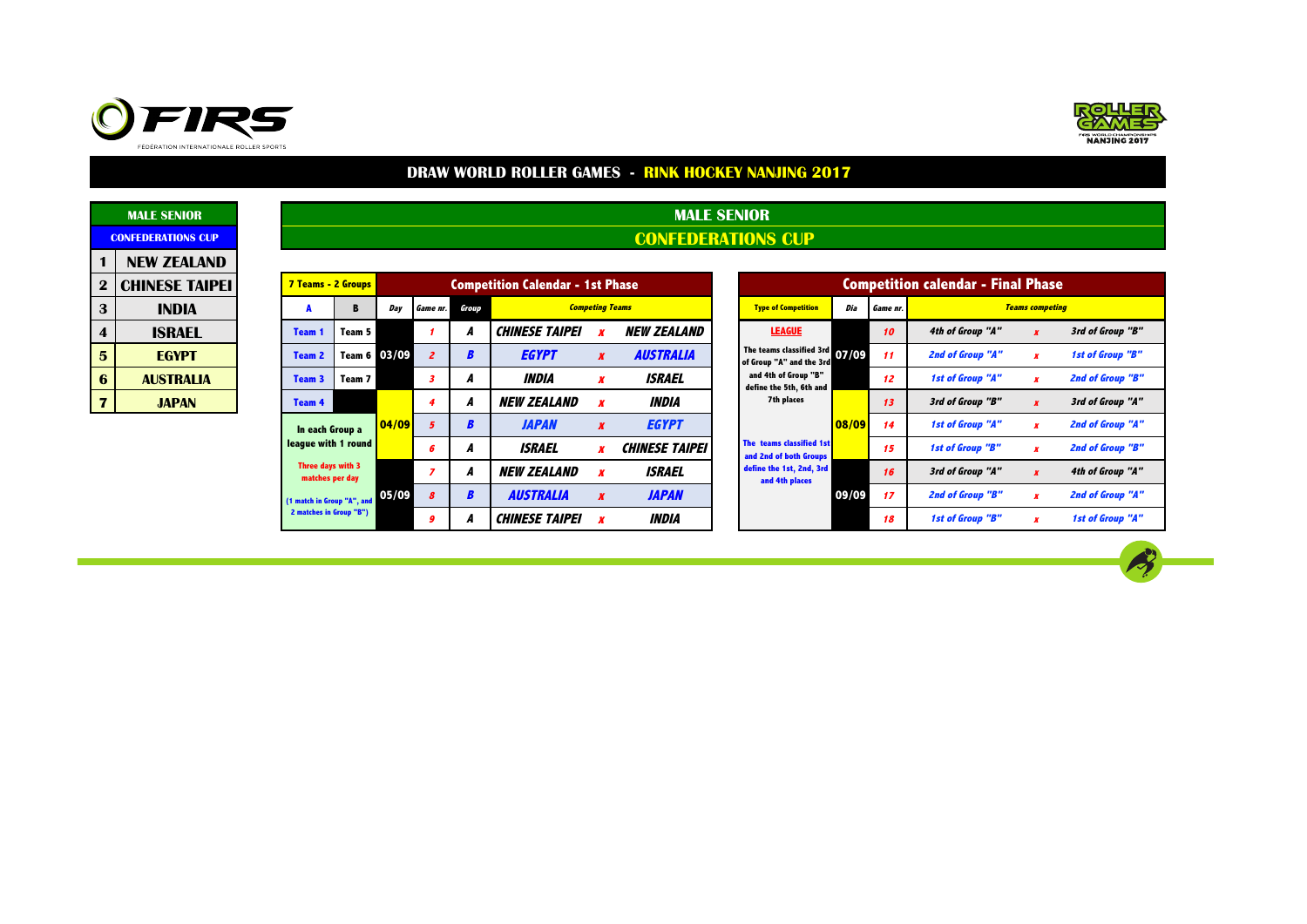



 $\rightarrow$ 

|                         | <b>MALE SENIOR</b>  |                                          |        |     |                |                  |                                         |                  |                        | <b>MALE SENIOR</b>                       | - FIRS CUP |                 |                                               |                                          |
|-------------------------|---------------------|------------------------------------------|--------|-----|----------------|------------------|-----------------------------------------|------------------|------------------------|------------------------------------------|------------|-----------------|-----------------------------------------------|------------------------------------------|
|                         | <b>FIRS CUP</b>     |                                          |        |     |                |                  |                                         |                  |                        |                                          |            |                 |                                               |                                          |
|                         | <b>COLOMBIA</b>     | 8 Teams - 2 Groups                       |        |     |                |                  | <b>Competition Calendar - 1st Phase</b> |                  |                        |                                          |            |                 | <b>Competition Calendar - Final Phase</b>     |                                          |
| $\mathbf{2}$            | <b>MACAO</b>        |                                          | в      | Day | Game<br>nr.    | Group            |                                         |                  | <b>Competing Teams</b> | <b>Competition type</b>                  | Day        | Game<br>nr.     |                                               | <b>Competing Teams</b>                   |
| 3                       | <b>AUSTRIA</b>      | Team 1                                   | Team 5 |     |                | В                | <b>BRAZIL</b>                           |                  | USA                    |                                          |            |                 | 13 1st Group B (4th Group B - World CHAMP.) X | 4th Group A                              |
| 4                       | <b>SOUTH AFRICA</b> | Team 2                                   | Team 6 | 3/9 | $\overline{z}$ |                  | <b>MACAO</b>                            | $\boldsymbol{x}$ | <b>COLOMBIA</b>        | <b>Quater Finals</b>                     | 7/9        | 14              | <b>2nd Group B</b>                            | 3rd Group A                              |
| $5\overline{5}$         | <b>USA</b>          | Team 3                                   | Team 7 |     | -3             | В                | <b>ANGOLA</b>                           |                  | <b>NEDERLANDS</b>      | <b>1/4 Finals</b>                        |            | 15              | 3rd Group B                                   | 2nd Group A                              |
| 6                       | <b>BRAZIL</b>       | Team 4                                   | Team 8 |     | $\overline{4}$ |                  | <b>AUSTRIA</b>                          |                  | <b>x</b> SOUTH AFRICA  |                                          |            | 16              | <b>4th Group B</b>                            | 1st Group A (4th Group A - World CHAMP.) |
| $\overline{7}$          | <b>ANGOLA</b>       |                                          |        |     | 5              | В                | <b>USA</b>                              |                  | ANGOLA                 |                                          |            | 17 <sup>2</sup> | Loser game 13                                 | Loser game 15                            |
| $\overline{\mathbf{8}}$ | <b>NEDERLANDS</b>   | 1st phase in each<br>group a league with |        | 4/9 | 6              | A                | <b>COLOMBIA</b>                         |                  | <b>AUSTRIA</b>         | Second                                   | 8/9        | 18              | <b>Loser game 14</b>                          | Loser game 16                            |
|                         |                     | one round                                |        |     | -7             | В                | <i><b>NEDERLANDS</b></i>                |                  | <i><b>BRAZIL</b></i>   | <b>Eliminatory</b><br><b>Semi-finals</b> |            | 19              | Winner game 13                                | Winner game 15                           |
|                         |                     |                                          |        |     | 8              |                  | <b>SOUTH AFRICA X</b>                   |                  | <b>MACAO</b>           |                                          |            | 20              | <b>Winner game 14</b>                         | <b>Winner</b> game 16                    |
|                         |                     | <b>Three days with 4</b>                 |        |     | 9              | В                | USA                                     |                  | <b>NEDERLANDS</b>      | 7/8 places                               |            | 21              | Loser game 17                                 | Loser game 18                            |
|                         |                     | matches per day                          |        | 5/9 | 10             | $\boldsymbol{A}$ | <b>COLOMBIA</b>                         |                  | <b>x</b> SOUTH AFRICA  | 5/6 places                               | 9/9        | 22              | <b>Winner game 17</b>                         | <b>Winner game 18</b>                    |
|                         |                     |                                          |        |     |                | В                | <b>ANGOLA</b>                           |                  | <b>BRAZIL</b>          | 3/4 places                               |            | 23              | Loser game 19                                 | Loser game 20                            |
|                         |                     |                                          |        |     | 12             |                  | <b>MACAO</b>                            |                  | <b>AUSTRIA</b>         | <b>FINAL MATCH</b>                       |            | 24              | <b>Winner</b> game 19                         | <b>Winner game 20</b>                    |